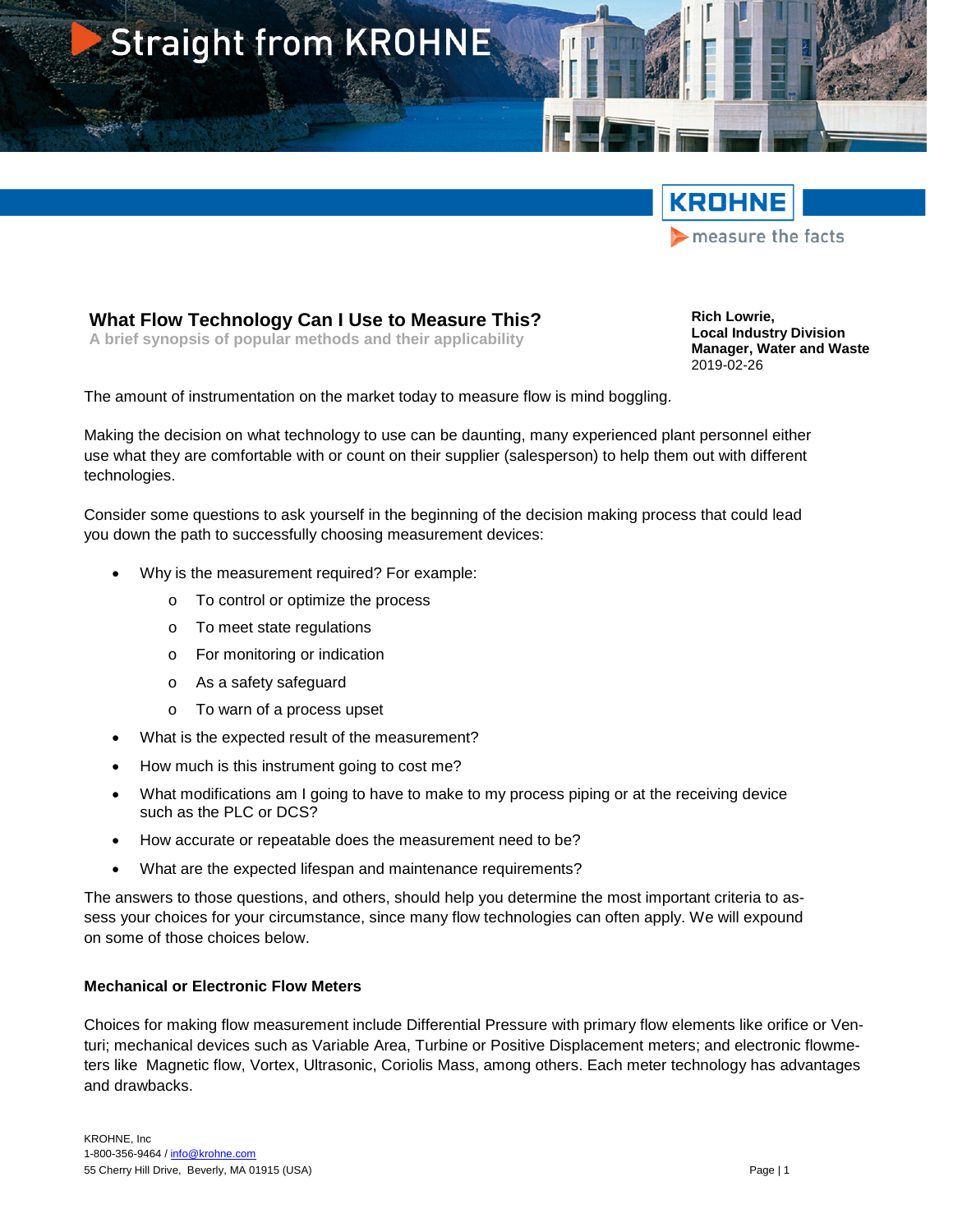

## **KROHNE**

measure the facts

The process and desired measurement should be defined prior to choosing a technology for making the measurement. To allow for the widest choice of instrumentation able to perform the measurement, we shall specify a meter to measure water in a closed pipe which is completely full. This is the simplest of all flow conditions, and all of the instruments mentioned above would apply.

First let's summarize each devices method of measurement and finish with a matrix to compare each meter.

| Differential Pressure with Primary Flow Element                                                                                                                                                                                                                                                                                                                                                                                                                                                                                                                                                                                                               |                           |
|---------------------------------------------------------------------------------------------------------------------------------------------------------------------------------------------------------------------------------------------------------------------------------------------------------------------------------------------------------------------------------------------------------------------------------------------------------------------------------------------------------------------------------------------------------------------------------------------------------------------------------------------------------------|---------------------------|
| In simple terms this measurement is made by placing a<br>device into a flow stream (primary element) which will<br>produce a pressure drop which is proportional to a flow<br>rate. Orifice plates or a Venturi meter are the most popular<br>flow elements, others include nozzles, pitot tubes and<br>others. A differential pressure measuring device produces<br>an output or an indication which is proportional to the flow<br>rate.<br>These meters require mounting in the pipe, so there are<br>installation costs to consider. Reqular maintenance is<br>necessary for calibration and inspection or cleaning the<br>taps and the pressure devices. | Orifice Plates<br>Veatuti |
| Electromagnetic Flow Meters                                                                                                                                                                                                                                                                                                                                                                                                                                                                                                                                                                                                                                   |                           |
| Magnetic Flow meters (magmeters) use Faraday's Laws<br>of induction to make the measurement. When a conductor<br>(Water) flows through a magnetic field, a voltage is gener-<br>ated. The voltage is directly proportional to the velocity of<br>the conductor (process fluid). With a known cross section-<br>al area of the meter body the velocity is directly propor-<br>tional to the volume flow rate.<br>Magnetic Flow meters require installation in a pipe so<br>there is associated expense along with the price of the<br>meter. Usually these flow meters are maintenance free                                                                    | Mag Meter                 |
| and require no reqular recalibration.<br>• U = K x B x V x D<br>$\cdot$ K = instrument constant<br>$\cdot$ B = magnetic field strength<br>• V = mean flow velocity<br>$D =$ electrode spacing                                                                                                                                                                                                                                                                                                                                                                                                                                                                 | KROHNE OPTIFLUX 4300C     |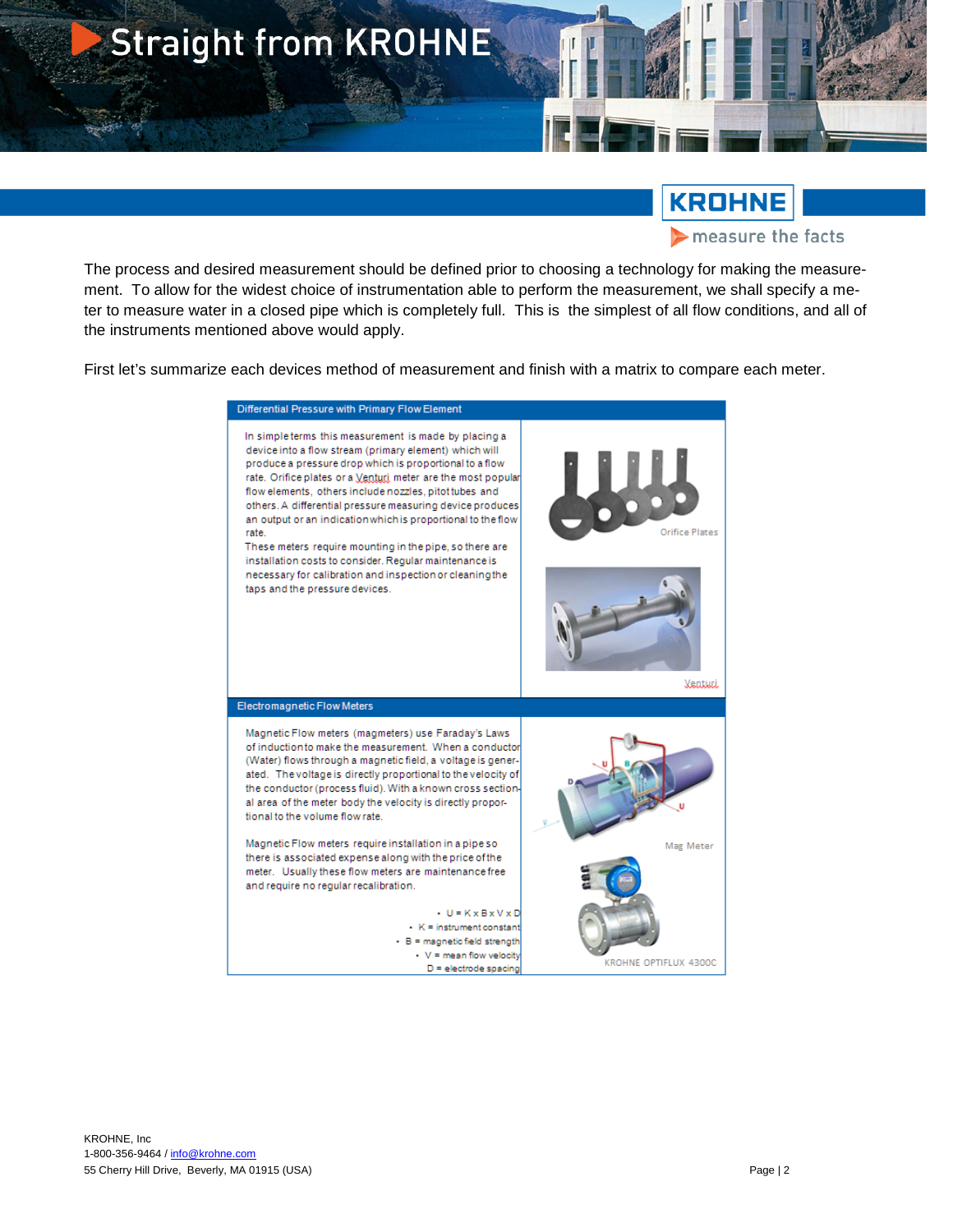# **Straight from KROHNE**

### **KROHNE**

Maane:

Rim

Diagram of a turbine meter

measure the facts

Connections to data

logger

Axle

**Turbine wheel** 

Flow

thadacta

⇧

of oil

#### **Turbine Flowmeters**

Turbine meters, these meters are a mechanical type meter that also measure velocity. The fluid passing over the turbine moves a set of blades, each time rotation of the blades indicates a volume of product. Normally these units require no power; the output is a frequency or pulse that is generated by as magnetic pick up. These meters are viewed as being accurate and repeatable. These also require insertion into the flow stream so extra cost is involved along with the meter price.

Because these are mechanical meters they are subject to wear, which means over time the meter will lose accuracy. These meters require somewhat frequent recalibration. The cleaner the application the less wear and tear on the meters so recalibration is not required as frequently

Variable Area Flowmeters

Variable Area flow meters, these meters are unique as they require no power to operate. The technology behind these meters is simply described an equilibrium. The measurement tube is of a tapered design, smaller diameter at the inlet and larger diameter at the outlet.

Inside the measuring chamber is a float which is designed to match the density of the product being measured. As the flow increases the float moves higher in the chamber. A scale is printed on the measuring tube, if the tube is transparent or a magnetic pick is used if the measuring tube is armored. These meters also have the ability to be powered and report on a 4-20mA loop. Limit switches can be added to alarm on high and low flow rates. Some manufacturers supply these meters not only for flow moving from bottom to top but from top to bottom or horizontally.

#### **Vortex Flowmeters**

Vortex meters are also a velocity measuring device, this meter measures the vortices produced when a product flows around an obstruction. Picture a flag waving in the wind or water in stream going around a rock. The vortices caused by the obstruction have a frequency; the frequency is proportional to the velocity of the product moving through the measurement chamber. The frequency is measured in different methods depending on the manufacturer. Again this is a device that infers a flow rate based on velocity and cross sectional area of the measuring chamber.

These are installed directly into the flow stream. Some of these meters also include a pressure and temperature measurement to output mass flow. These meters require insertion into the process piping.



KROHNE Variable Flow meters

and example of float and cone

A downstream view of a KROHNE vortex meter with sensor behind the shedder bar.